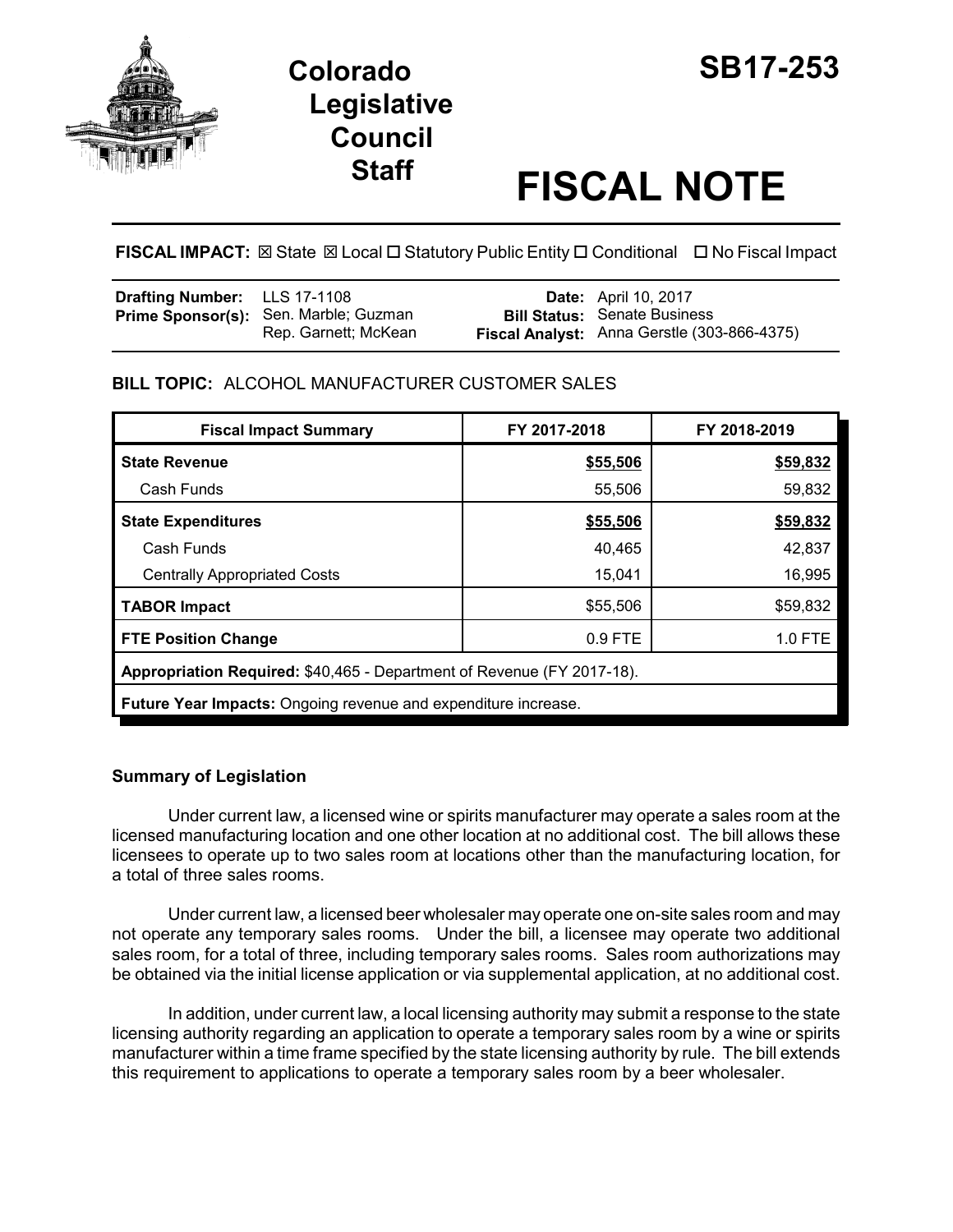April 10, 2017

## **Background**

Under current law, the ability to obtain sales rooms is tied to wine and spirits manufacturing and beer wholesaler licenses. Licensed wine and spirits manufacturers may use their two allowable sales rooms for permanent locations, or may have one permanent location on their premises and use the other sales room to conduct sales at temporary events (e.g. farmers markets, festivals, or other events lasting no more than three days). The one used for temporary events may be made up of multiple temporary sales rooms permits throughout the year. Licensed beer wholesalers currently may operate one permanent sales room on their premises, but cannot operate temporary sales rooms. Under the bill, beer wholesalers may use any of the two additional sales rooms for temporary sales rooms.

As of March, 2017, there are 89 licensed wine or spirits manufacturers in the state operating 54 permanent sales rooms and 287 licensed beer wholesalers operating 177 permanent sales rooms. Applications for sales rooms must be submitted to and approved by the Liquor Enforcement Division (LED) in the Department of Revenue (DOR), which serves as the state licensing authority.

### **State Revenue**

*The bill increases state revenue to the Liquor Enforcement Division Cash Fund by \$55,506 in FY 2017-18 and \$59,832 in FY 2018-19.* Under current law for wine and spirits manufacturer and under the bill for beer wholesalers, no additional fees may be charged for an application for a sales room. However, the fiscal note assumes that state application fees for all new liquor licensees will increase in order to cover expenditures incurred as a result of the bills. Fees will be set administratively by DOR based on cash fund balance, estimated program costs, and the estimated number of licenses subject to the fee. Currently, the one-time application fee is \$1,950 for a new liquor license, deposited in the Liquor Enforcement Division Cash Fund.

# **TABOR Impact**

This bill increases state revenue from fees, which will increase the amount of money required to be refunded under TABOR for FY 2017-18 and FY 2018-19. TABOR refunds are paid out of the General Fund. Since the bill increases the TABOR refund obligation without a corresponding change in General Fund revenue, the amount of money available in the General Fund for the budget will decrease by an identical amount.

# **State Expenditures**

*The bill increases state expenditures in the Liquor Enforcement Division from the LED Cash Fund by \$55,506 and 0.9 FTE in FY 2017-18 and \$76,827 and 1.0 FTE in FY 2018-19*, as listed in Table 1 and discussed below.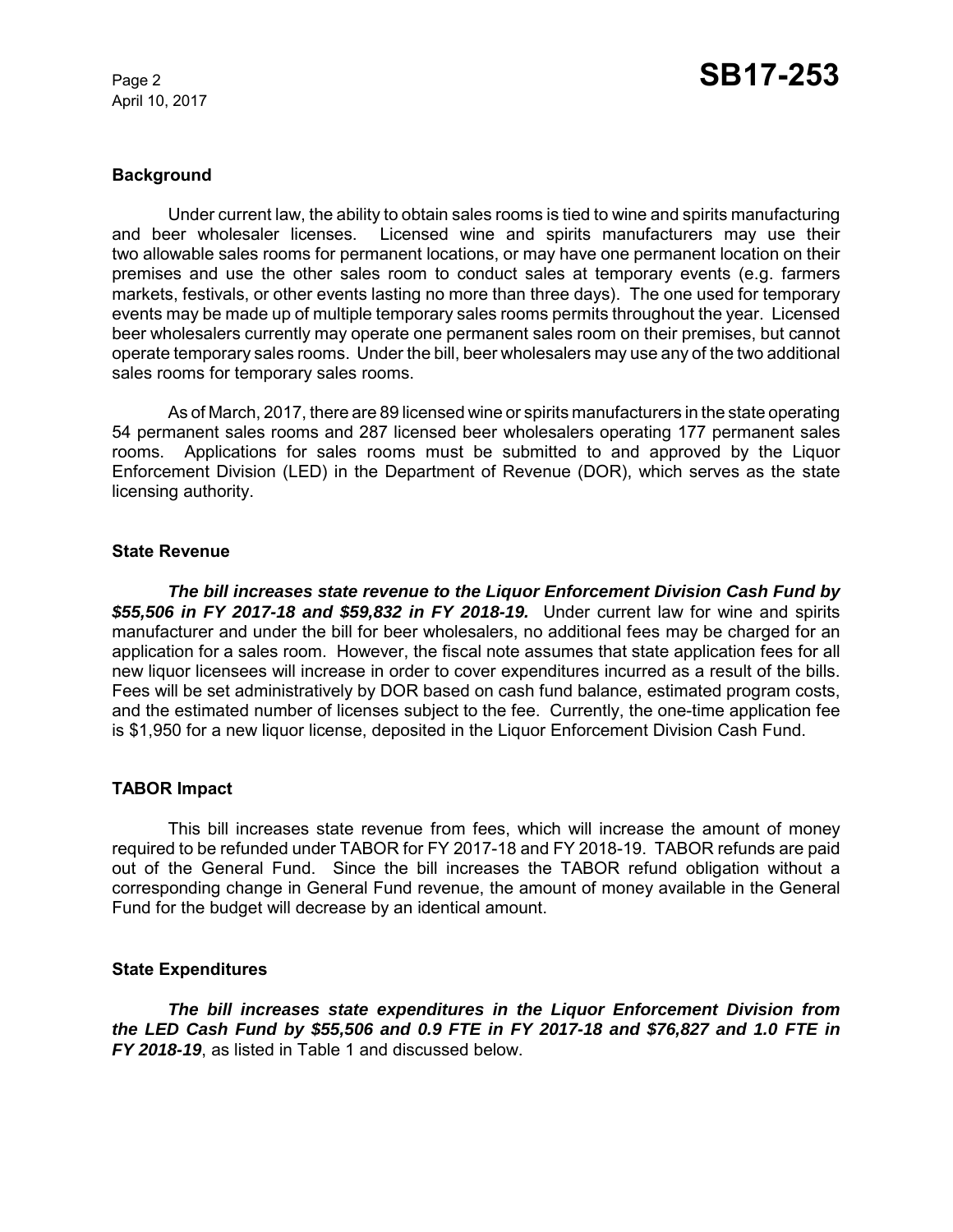| Table 1. Expenditures Under SB17-253        |            |            |  |  |
|---------------------------------------------|------------|------------|--|--|
| <b>Cost Components</b>                      | FY 2017-18 | FY 2018-19 |  |  |
| <b>Personal Services</b>                    | \$34,907   | \$41,887   |  |  |
| <b>FTE</b>                                  | $0.9$ FTE  | 1.0 FTE    |  |  |
| Operating Expenses and Capital Outlay Costs | 5,558      | 950        |  |  |
| Centrally Appropriated Costs*               | 15.041     | 16,995     |  |  |
| TOTAL                                       | \$55,506   | \$59,832   |  |  |

*\* Centrally appropriated costs are not included in the bill's appropriation.*

*Assumptions.* The fiscal note assumes that of the 54 wine and spirits manufacturers with permanent sales rooms, 30 percent (16) will obtain an additional permanent sales room, and that 32 additional temporary sales rooms will be authorized. Of the 177 licensed beer wholesalers with permanent sales rooms, 50 percent (89) will obtain one additional sales room, 10 will obtain a second new sales room, and 445 new temporary sales room will be authorized. In each of FY 2017-18 and FY 2018-19, the fiscal note assumes that half the new permanent sales rooms (58) and all temporary sales rooms (477) will be authorized.

*Personal services.* LED requires 0.7 FTE in FY 2017-18 and 0.8 in FY 2018-19 for an administrative assistant to process new sales room applications, and 0.2 FTE for a criminal investigator to conduct investigations and compliance checks, and assist with any administrative actions. Based on the assumed new sales room applications, the fiscal note assumes that there will be an additional 59 investigations and compliance checks completed and 6 new administrative actions taken. The FTE in FY 2017-18 is prorated to reflect a September 1, 2017 start date.

*Legal services.* LED requires one-time rulemaking in FY 2017-18, provided by the Department of Law. The increase can be accomplished within DOR's existing rulemaking allotment; no change in appropriations is required.

*Centrally appropriated costs.* Pursuant to a Joint Budget Committee policy, certain costs associated with this bill are addressed through the annual budget process and centrally appropriated in the Long Bill or supplemental appropriations bills, rather than in this bill. Leased space is included to show the incremental impact of the additional FTE, and calculated at DOR's rate of 200 square feet per FTE at a rate of \$27 per square foot. The centrally appropriated costs subject to this policy are estimated in the fiscal note for informational purposes and summarized in Table 2.

| Table 2. Centrally Appropriated Costs Under SB17-253                 |            |            |  |  |
|----------------------------------------------------------------------|------------|------------|--|--|
| <b>Cost Components</b>                                               | FY 2017-18 | FY 2018-19 |  |  |
| Employee Insurance (Health, Life, Dental, and Short-term Disability) | \$7,053    | \$7,842    |  |  |
| Supplemental Employee Retirement Payments                            | 3.128      | 3,753      |  |  |
| <b>Leased Space</b>                                                  | 4,860      | 5,400      |  |  |
| <b>TOTAL</b>                                                         | \$15,041   | \$16,995   |  |  |